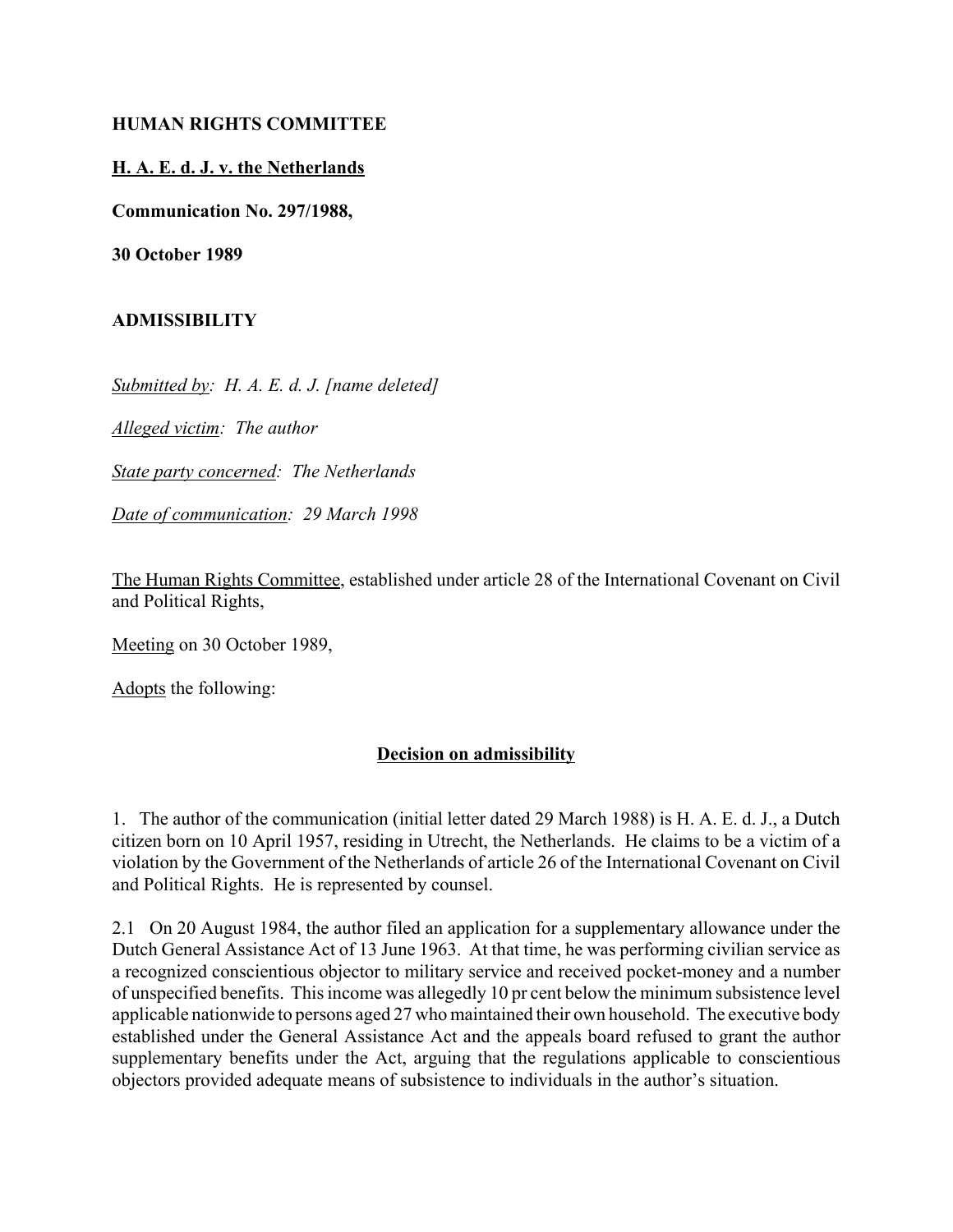2.2 In the course of the proceedings, the author challenged the different treatment provided for by Dutch laws and regulations which fix different minimum figures for necessary subsistence costs. Many conscientious objectors are said to live in poor conditions, at about 10 per cent below the minimum subsistence level (in 1984), as formulated in the National Assistance Standardization Act of 3 July 1974. Those conscientious objectors aged 23 and above who, while carrying out their civilian service, seek to maintain their own household, as said to be most seriously affected. Thus, the amount of assistance for an individual aged 23 or over, at the time of the author's request for assistance, was Dutch Guilders 1012.85 per month. The sum the author was entitled to as a conscientious objector was Dutch Guilders 901.76 per month.

2.3 The author submits that he should have received supplementary assistance so as to obtain an income equal to the minimum level referred to in the general Assistance Act, read in conjunction with the National Assistance Standardization Act. With reference to article 26 of the Covenant the author argues that the mere fact that a person performs alternative national service can be no reason for discriminating against him. If the authorities set standard minimum figures, they may not, without well-founded reasons, apply lower minima to certain groups.

3. By its decision of 8 July 1988 the Working Group requested the author, under rule 91 of the rules of procedure, to forward to the Committee a copy of the relevant documents and to clarify whether he claimed that persons performing civilian service enjoy less benefits than those performing military service.

4. On 15 September 1988, author's counsel submitted the desired documents, and argued "that a conscientious objector fulfilling alternative military service who is aged 23 or over and maintains an independent household, is discriminated against in comparison to other civilians who maintain an independent household. In this case, there is no issue of discrimination between conscientious objectors on the one hand and conscripts on the other hand. Usually conscripts do not keep an independent household, although under certain circumstances a conscript aged 23 or over might be in the same position as a conscientious objector."

5. By its decision of 10 November 1988, the Working Group transmitted the communication under rule 91 of the rules of procedure to the State party, requesting information and observations relevant to the question of the admissibility of the communication.

6.1 In its submission dated 6 February 1988 the State party notes preliminarily, that "[t]he issue of non-discrimination provisions in international law and the Dutch social security system will be discussed in Parliament shortly. In these circumstances, the Government will not address this aspect to the scope of article 26 in the present memorandum, and it reserves the right to turn to this issue, if necessary, in the event that the merits of the complaint in question come under review. In view of the above, there is no impediment to the Dutch Government's responding to the other aspects of the applicant's complaint as it does below with respect to the issue of admissibility."

6.2 The State party further submits that "[t]he legal basis for compulsory military service is provided by article 98 of the Constitution and the National Service Act of 4 February 1922 (published in the Bulletin of Acts, Orders and Decrees, 1922, 24). Military service is compulsory. Article 99 of the Constitution lays down that the conditions subject to which those who have serious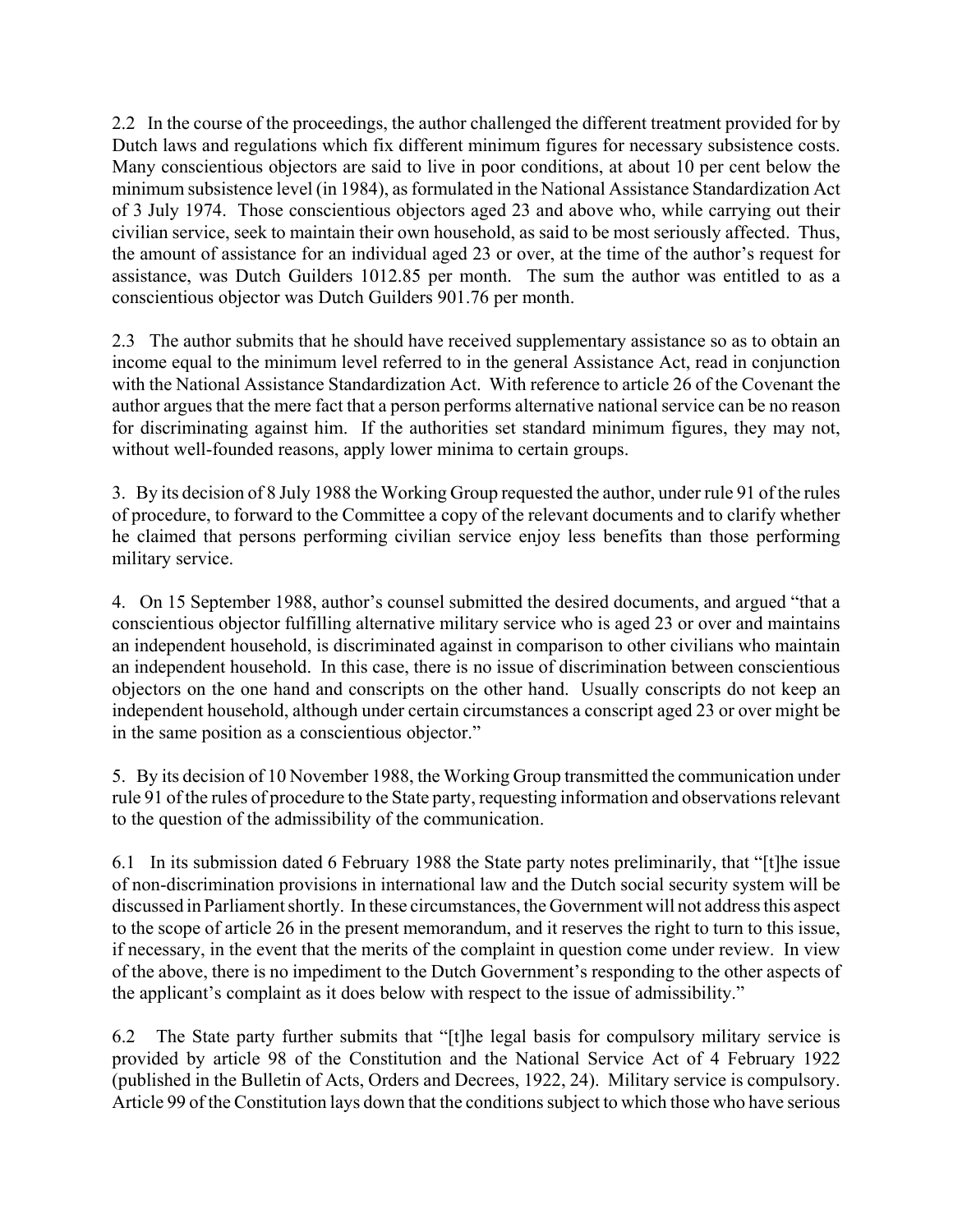conscientious objections may be exempted from military service shall be laid down in the Military Service (Conscientious Objection) Act of 27 September 1962 (Bulletin of Acts, Orders and Decrees 1962, 370).

Broadly speaking, the provisions of the Military Service Act are as follows. Any person who has been found fit for military service, and any member of the armed forces, whether or not on active duty may ask the Minister of Defence to recognize his objections as serious conscientious objections. If, after an investigation has been carried out, those objections are recognized, the person concerned is exempted from military service. The Minister of Social Affairs and Employment is responsible for finding work for conscientious objectors. Alternative service is performed either with government bodies or with suitable organizations, as designated by the Minister of Social Affairs and Employment, which serve the public interest. Conscientious objectors receive the same pay as conscripts, namely pocket money; certain allowances and fringe benefits are available. As far as possible, the legal position of conscientious objectors is the same as that of conscripts.

As regards the possible payment of general assistance, the Government would make the following observations. The General Assistance Act, in conjunction with which the National Assistance Standardization Decree sets levels of benefits, is based on the premise that assistance will be granted to those who are unable to support themselves. The purpose of this benefit is to cover the costs of subsistence if normal sources of income fail to meet these minimum costs. The General Assistance Act thus provides a safety net for cases in which all other sources of income have failed. Conscripts and those performing alternative service are deemed to be adequately provided for already, as their position is fully regulated by the National Service Act, the Military Service Act and associated regulations. Under the established case law of the Crown , the statutory arrangements for payments to conscientious objectors are regarded as adequate and they do not require benefit payments. The Royal Decree of 21 January 1988 which was submitted by the applicant is entirely in accordance with this case law. In reply to the Committee's question, it may be observed that neither the General Assistance Act not the National Standardization Decree was applicable to the applicant when he was performing his alternative service as a conscientious objector".

6.3 With regard to the Committee's prior jurisprudence, the State party refers to its decisions on admissibility of 5 November 1987 (communications No. 245/1987, R. T. Z. v. the Netherlands) and 24 March 1988 (communication No. 267/1987, M. J. G. v. the Netherlands) and argues that the applicant's case should likewise be ruled inadmissible ... "The applications in question related to conscripts. In paragraph 3.2 of the decisions cited, the Committee observed that the Covenant does not preclude the institution of compulsory military service by State parties, even though this means that some rights of individuals may be restricted during military service, within the exigences of such service." The State party also takes the view that the institution of a compulsory alternative service for conscientious objectors is equally endorsed by the Covenant and refers to article 8, paragraph 3c (ii).

6.4 It is submitted that in cases where conscientious objections have been recognized, alternative service functions as a substitute for military service. "It appears from the applicant's communication that he considers that, as a conscientious objector, he has suffered discrimination in comparison with members of the public. The Government, in this phase of the procedure, will not deal with the